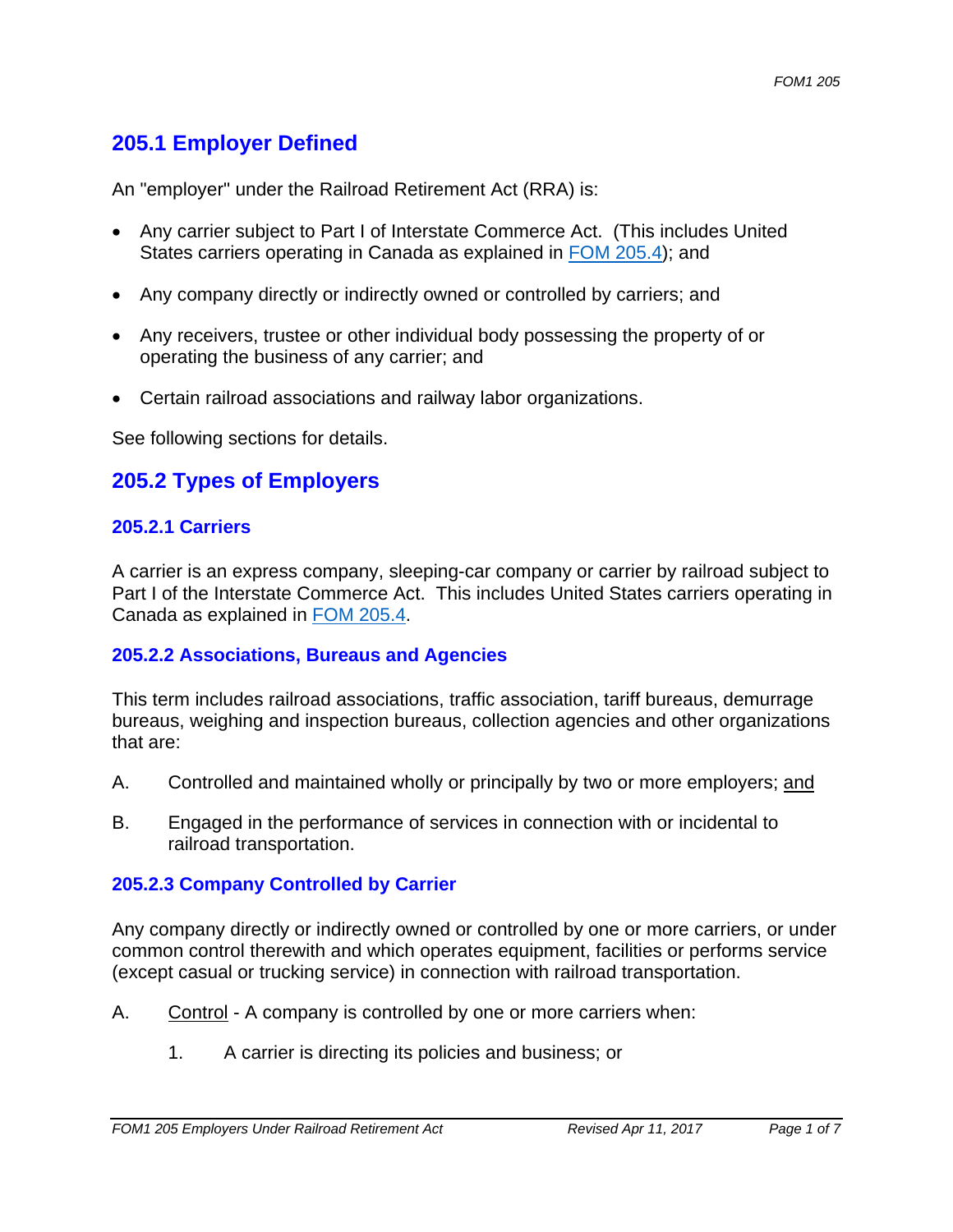- 2. A carrier has the right or power by any means, regardless of stock ownership, to direct (either directly or indirectly) its policies and business.
- B. Common Control A company or person is under common control with a carrier when the control of each is by the same person, persons or company.
- C. Casual Service Service or operation of equipment or facilities by a controlled company or person in connection with railroad transportation is casual when it is:
	- 1. Insubstantial; or
	- 2. So irregular or infrequent that it cannot be inferred that the service will be repeated.
- D. Incidental Service An organization is engaged in the performance of service incidental to railroad transportation when such functions would normally, in the absence of the organization, be performed by the constituent employers.
- F. Contract Services If a railroad employer contracts work with non-railroad employees, this may allow the non-railroad employees to be covered under the Railroad Retirement Act as though they were railroad employees. A coverage determination needs to be made for the non-railroad employer.

#### **205.2.4 Receiver or Trustee**

Any receiver, trustee or other individual or body, judicial or otherwise, in possession of the property or operating all or any part of the business of any carrier is an employer ONLY with respect to individuals who would be employees, if the property or operation of the business had continued in possession of the preceding employer.

#### **205.2.5 Railway Labor Organizations**

The term "employer" includes railway labor organizations that are national in scope and organized in accordance with the provisions of the Railway Labor Act. "Employer" also includes the following railway labor organization subordinate units established according to constitution and by-laws:

- State and National legislative committees; and
- General committees; and
- Insurance departments; and
- Local Lodges and divisions.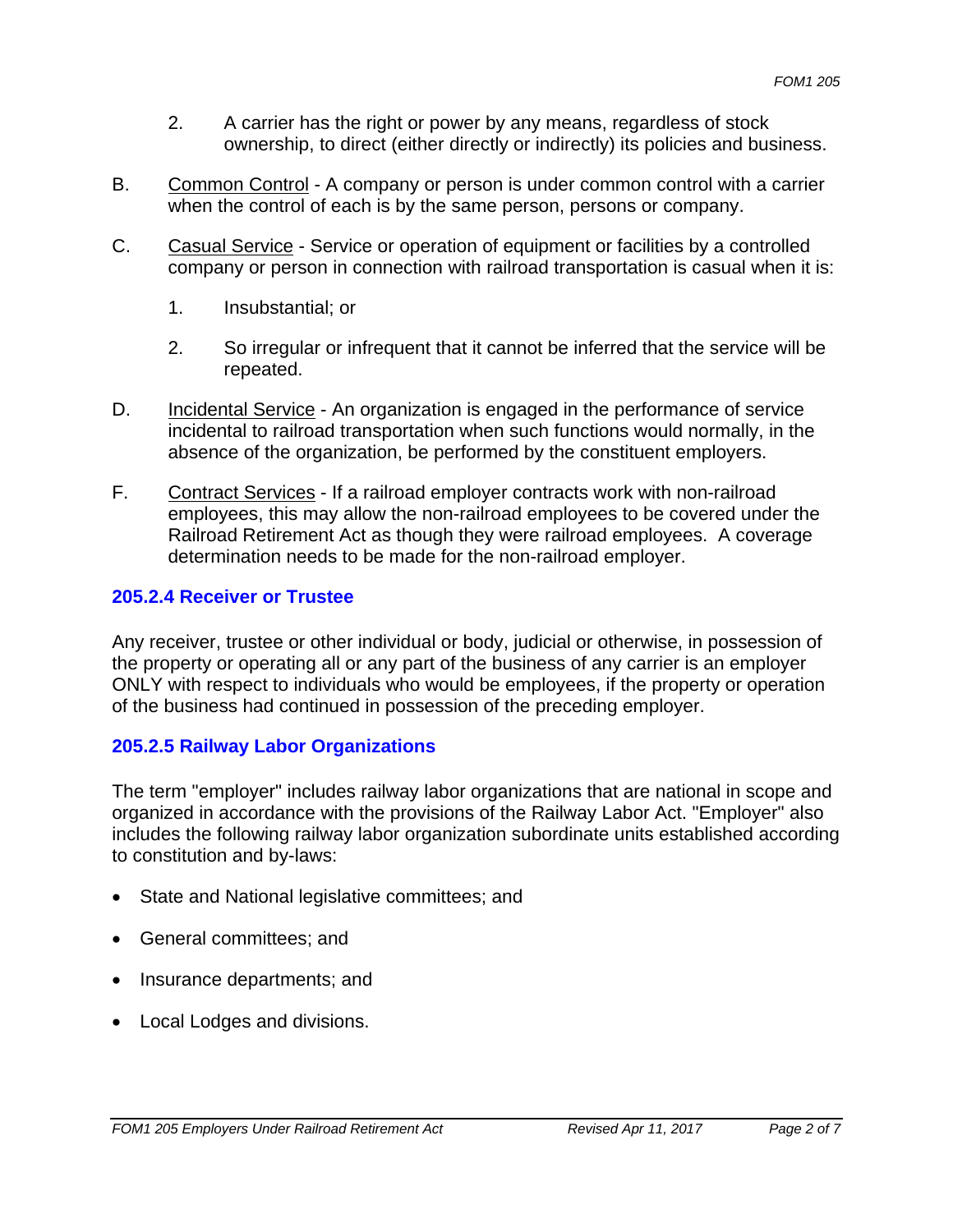### **205.3 Determining Employer Status**

An initial coverage status determination must be made for every railroad employer and independent contractors performing services for covered employers. Investigators of the RRB's Audit and Compliance Section obtain the information necessary and submit it to the three-member Board for a formal determination.

The "Employment Data Maintenance (EDM) System" shows the status of all employers for which a determination has been made.

Under the law, it is the employer's responsibility to notify the RRB of any changes which may affect employer status. The coverage status is then reconsidered.

## **205.4 Creditability of Canadian Service**

#### **205.4.1 Work for a Canadian Employer**

Service in Canada for an employer whose principal operation is in Canada is not creditable under the RRA.

#### **205.4.2 Service in the United States**

Service in the United States for an employer by any employee is fully creditable under the RRA.

#### **205.4.3 U.S. Citizen Working in Canada for United States Employer**

Service in Canada by a United States Citizen for a U.S. employer is fully creditable as service months and compensation.

#### **205.4.4 Canadian Working in Canada for United States Employer**

Service for a United States employer in Canada by a Canadian citizen or permanent resident of Canada is as follows effective 1-1-83 or later:

- A. This service preserves an employee/employer relationship for the establishment of current connection as explained in FOM 225.35; and
- B. Otherwise, this service is not creditable under the RR Act and is considered to be non-railroad service:
	- 1. The earnings for January 1, 1983, or later are not creditable as compensation or wages; and
	- 2. The service performed January 1, 1983, or later cannot be used to establish service months under the RRA; and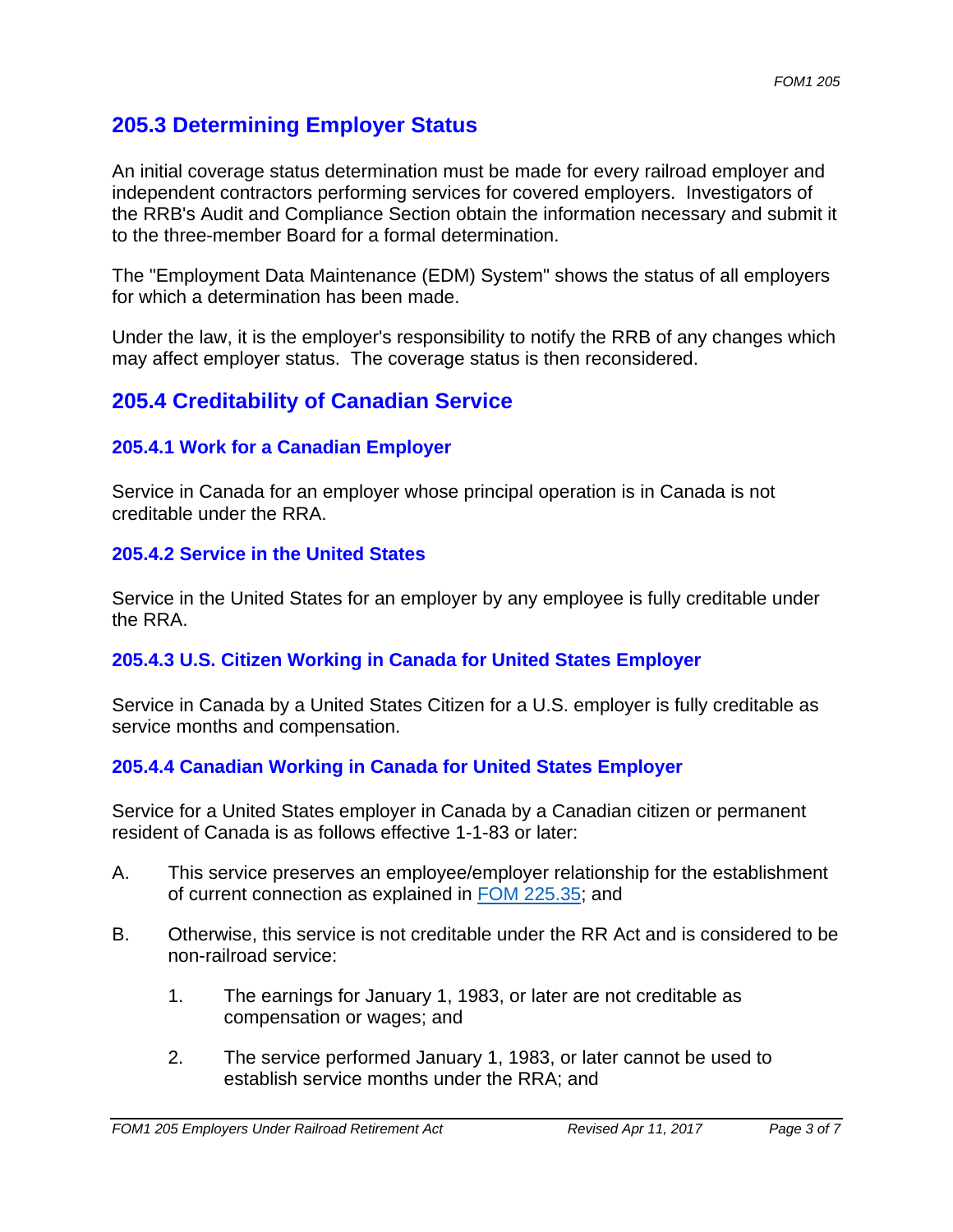- 3. The service performed January 1, 1983, or later has no effect on the annuity beginning date (ABD); and
- 4. The employee will be subject to last non-railroad employment (LPE) work deductions if he retires from the Canadian service within 6 months of his ABD.

EXAMPLE: The Canadian citizen works solely in Canada for Conrail and its predecessor railroads from 2-7-56 through 4-24-85, the month the employee attains age 63. The earnings and service months from 1-1-83 through 4-24-85 cannot be used in the annuity computation. The employee has a current connection. ABD for the reduced age and service annuity can be as early as 5-1-84, the first full month the employee is age 62. However, last person employment work deductions apply to his tier II benefit.

L-91-18 states the administrative finality is to be applied to the annuity when:

- 1. The employee annuity is paid including Canadian service 1978-1982 that was posted to Form G-90; and
- 2. The railroad service is later removed from the earnings record because the railroad or the employee received a refund of the tier taxes.

### **205.5 Electric Railways**

An electric railway is considered to be an "employer" if it meets one of the following conditions:

- A. It is more than a street, suburban or interurban electric railway; or
- B. It is operating as a part of a general steam-railroad system of transportation; or
- C. It is part of the national transportation system.

## **205.6 Coverage Ruling for Mining of Coal**

The term "employer" does NOT include any company by reason of its being engaged in the mining of coal, the supplying of coal to an employer where delivery is not beyond the mine tipple and the operation of equipment or facilities or in any of such activities.

A person engaged in any of the following physical operations is NOT an employee:

- Coal mining;
- Preparation of coal;
- Loading coal at the mine tipple;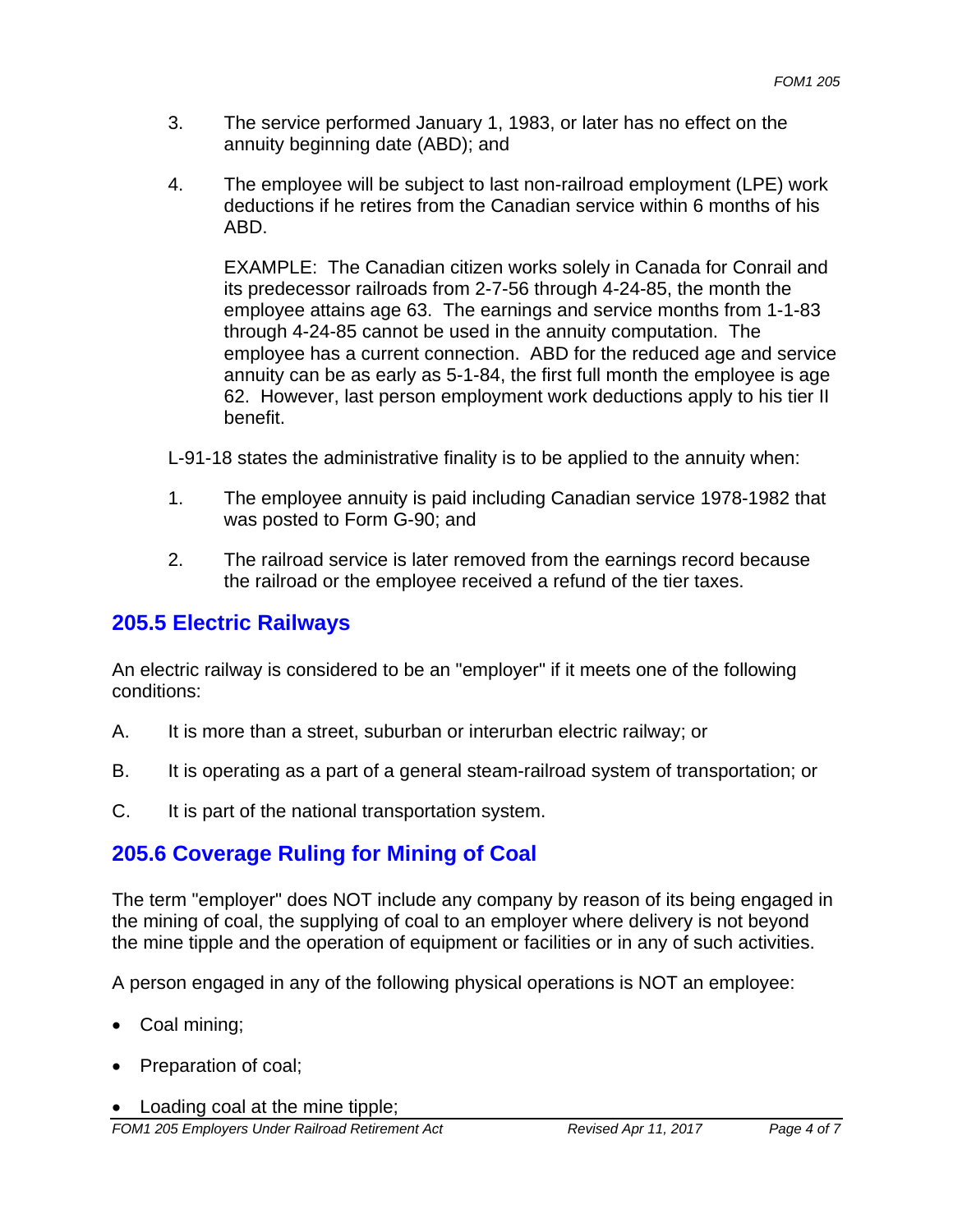Handling coal between the mine and the tipple, unless the handling consists of movement by rail with standard railroad locomotives.

### **205.7 Coverage Ruling for Missouri Pacific Truck Lines and the Texas Pacific Motor Transport Company**

As a result of a 1978 audit by the Internal Revenue Service (IRS), the Missouri Pacific Truck Lines (MPTL) and the Texas and Pacific Motor Transport Company were ruled to be employers under the Railroad Retirement Tax Act (RRTA). The court has reversed the IRS decision and ruled that these employers are not employers under the RRTA. The time limit for an appeal in this case is passed. This means that earnings from the MPTL are wages, not compensation.

The Social Security Administration has advised that all wages for the concerned employees have been posted to their social security earnings record.

### **205.8 Coverage Ruling for Trans-Mark or Servitron, Inc**

#### **205.8.1 Background**

Service by certain individuals with Trans-Mark, Inc. or Servitron, Inc. constitutes railroad service under the Railroad Retirement Act (RR Act).

In March 1969, the Kansas City Southern Railway Company (KCSR) and its affiliates created two satellite companies: Trans-Mark, Inc. and Servitron, Inc. Both of these companies were largely staffed by former KCSR employees, who had been transferred from the KCSR payroll to those of the satellite companies. Earnings from employment with the satellite companies were reported to the Social Security Administration as wages.

In July 1976, the General Counsel ruled in L-76-381 that the service of those individuals who were carried on the payrolls of Trans-Mark or Servitron, but who were performing service for the Kansas City Southern and its affiliated railroads, was creditable under the RR Act.

At the time that this decision was made, a number of Trans-Mark and Servitron employees were receiving railroad retirement annuities based on their last day carried on the KCSR's payroll. Other individuals were receiving social security benefits based on the "wages" earned while employed by Trans-Mark or Servitron.

Because the crediting of Trans-Mark or Servitron service can affect current connection, SUPP closing data and REG ANN, SUPP ANN or spouse annuity entitlement, any previous RRB determination made based on the incorrect use of this service must be re-opened.